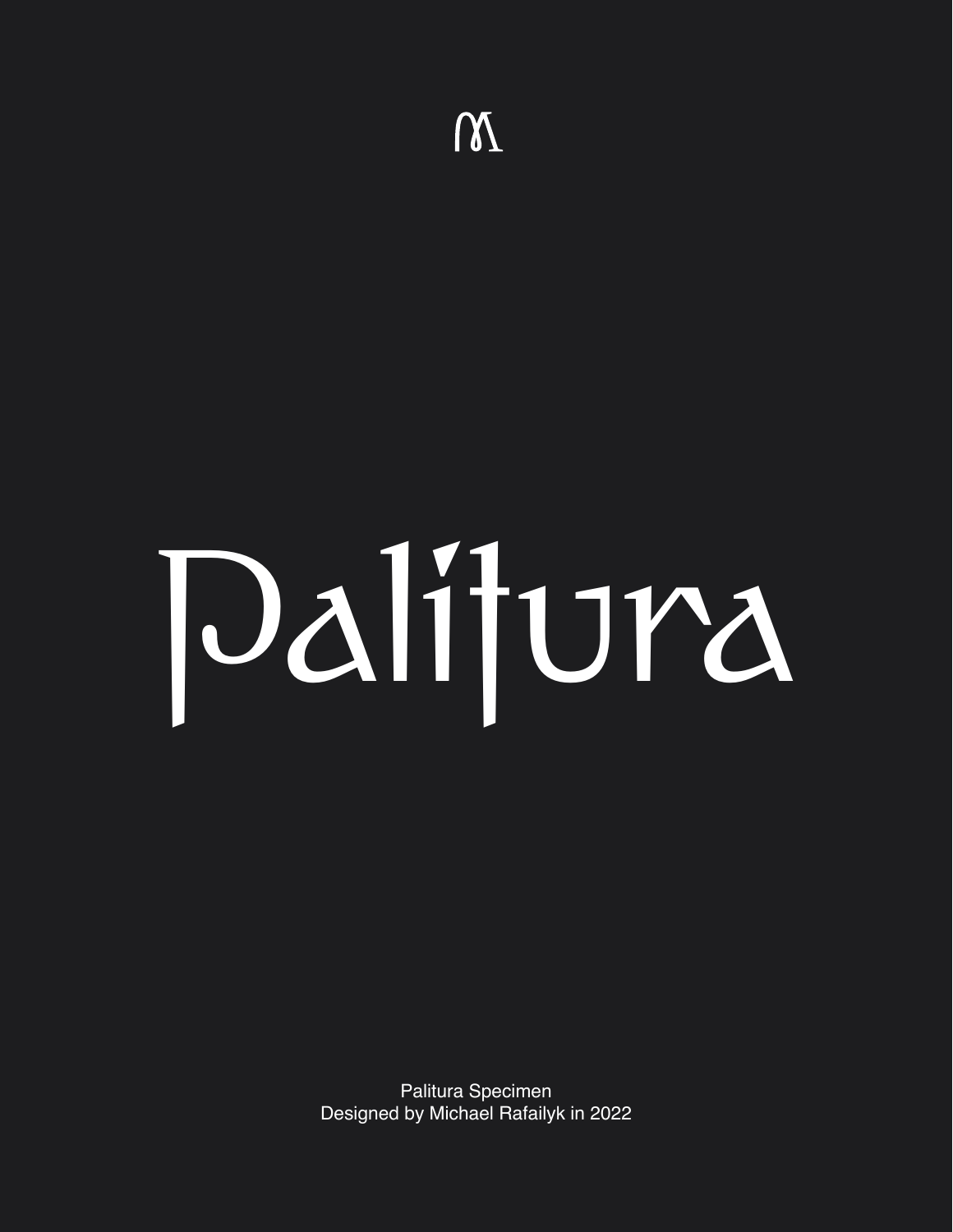# Palitura

Palitura is a display typeface designed to translate Cyrillic flavor into the Latin script. Palitura means lacquered book cover in Old Ukrainian. The design of letter shapes is inspired by Early Cyrillic handwritten letters and Ukrainian patterns that are conveyed through the sharpness of form, vertical strokes that are narrower at the bottom, stylized oblique hooks at the top, and triangular accents.

https://michaelrafailyk.com/typeface/palitura

Early Cyrillic handwritten letters used as an inspiration

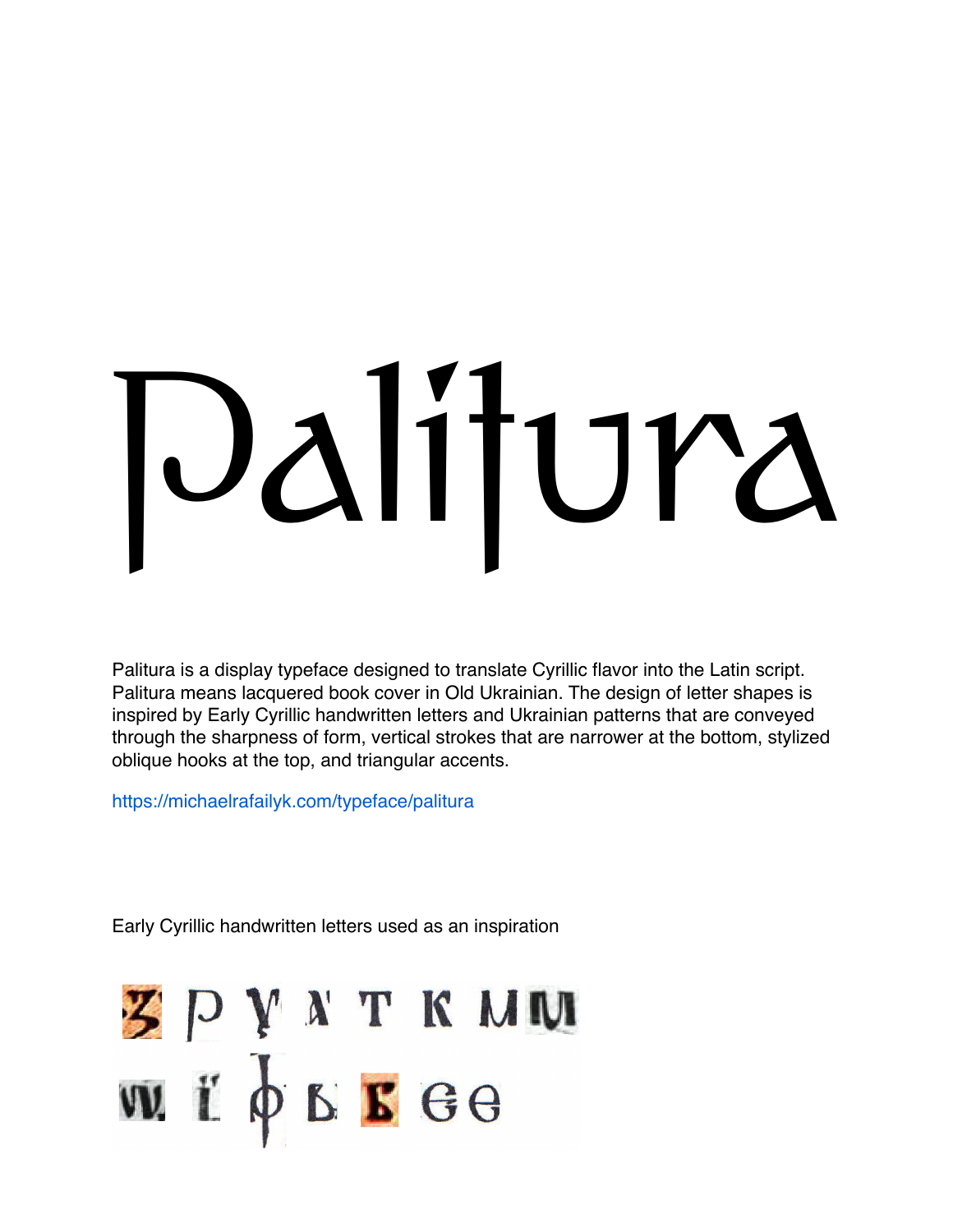Palitura Thin Palitura Extra Light Palitura Light Palitura Regular Palitura Medium **Palitura Semi Bold Palitura Bold Palitura Extra Bold** Palitura Black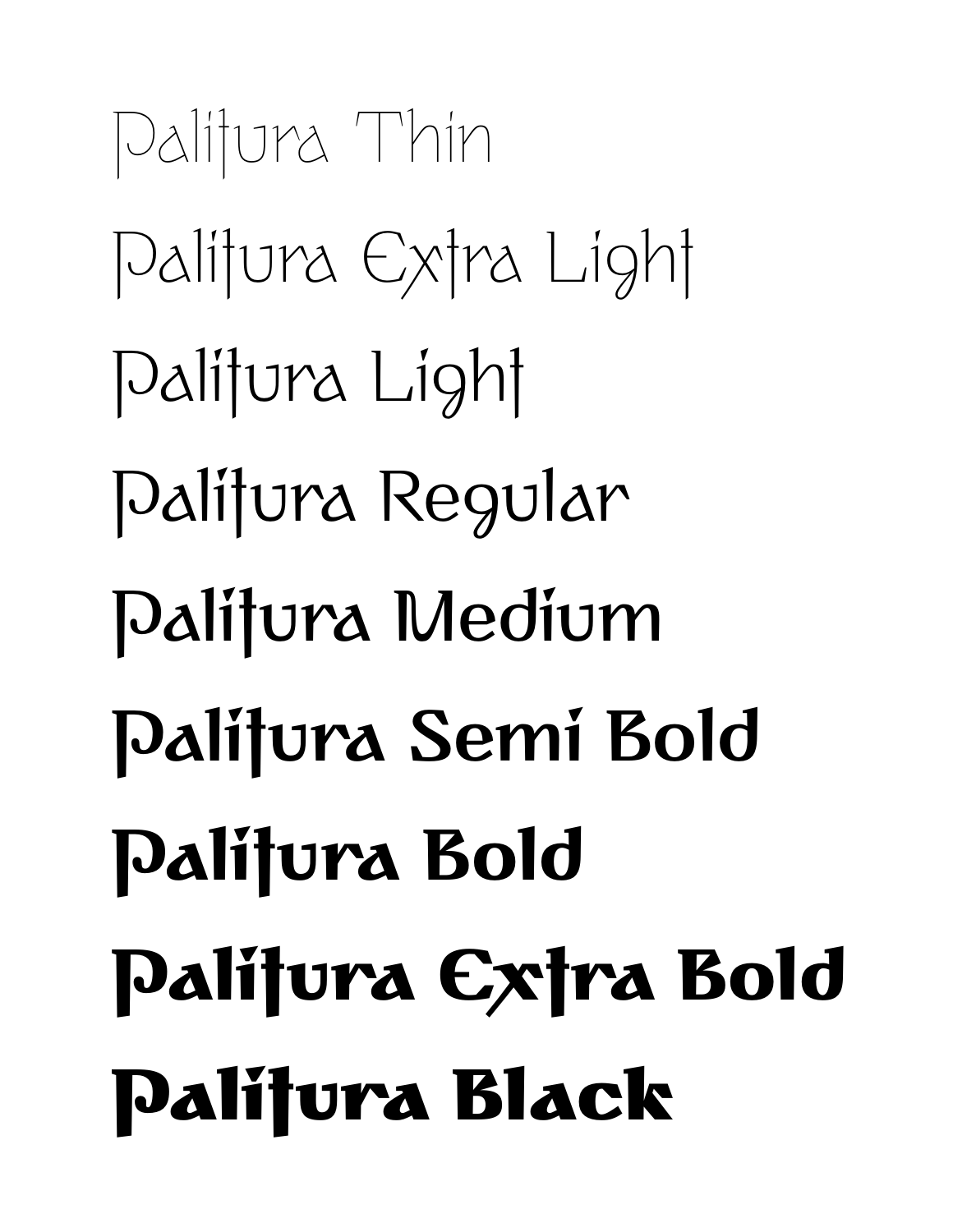Palitura Thin, Uppercase, 54pt

# UKRAINIAN KOZAK DANCE AROUND THE CAMPFIRE

Palitura Thin, Lowercase, 54pt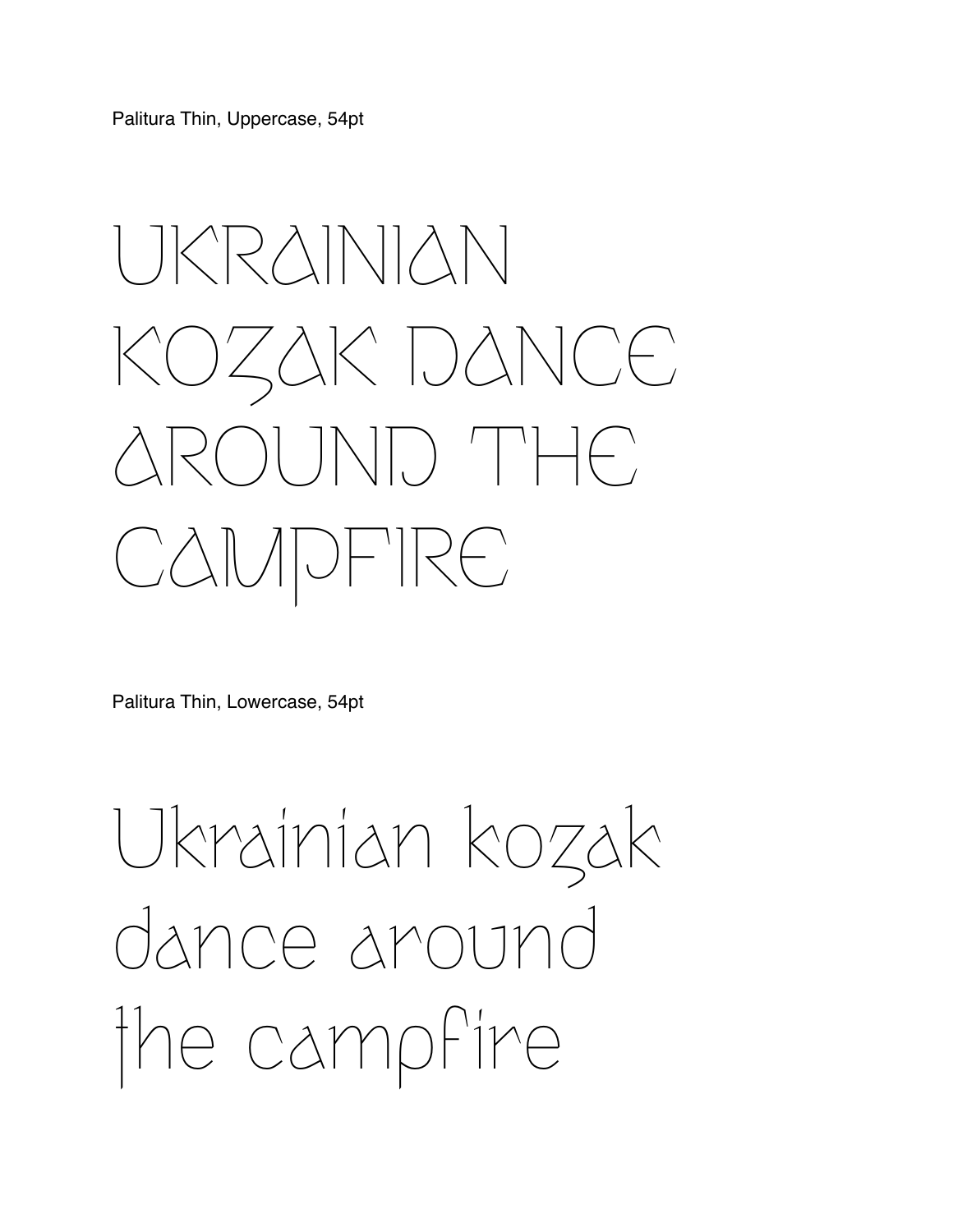### All question questions asked 96 48 All questions asked by five wa 36 All questions asked by five watched experts a 24 18

All questions asked by five watched experts amaze the judge.

#### 14

All questions asked by five watched experts amaze the judge. The wizard quic

#### 10

All questions asked by five watched experts amaze the judge. The wizard quickly jinxed the gnomes before th

8

All questions asked by five watched experts amaze the judge. The wizard quickly jinxed the gnomes before they vaporized.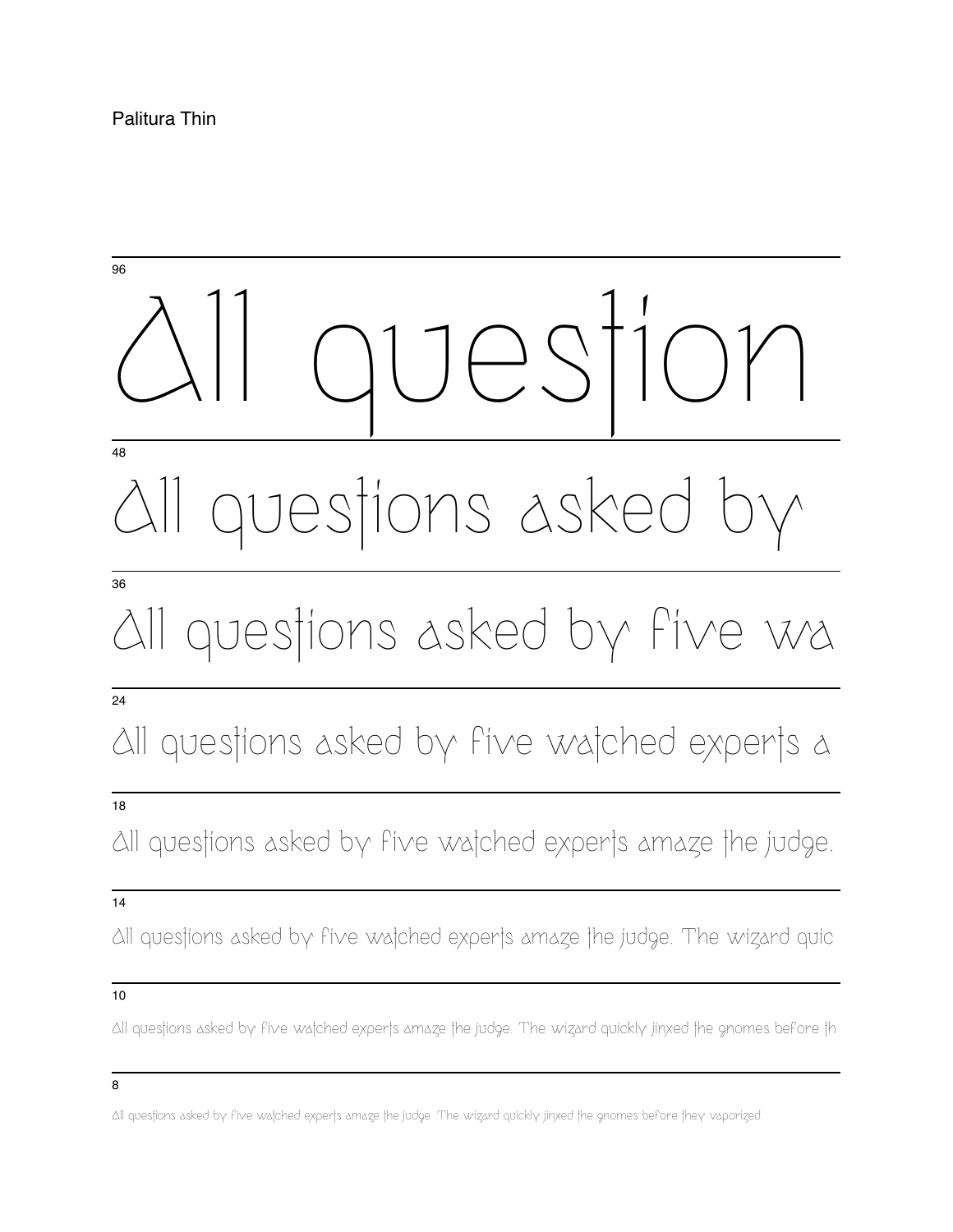Palitura Extra Light, Uppercase, 54pt

# UKRAINIAN KOZAK DANCE AROUND THE CAMPFIRE

Palitura Extra Light, Lowercase, 54pt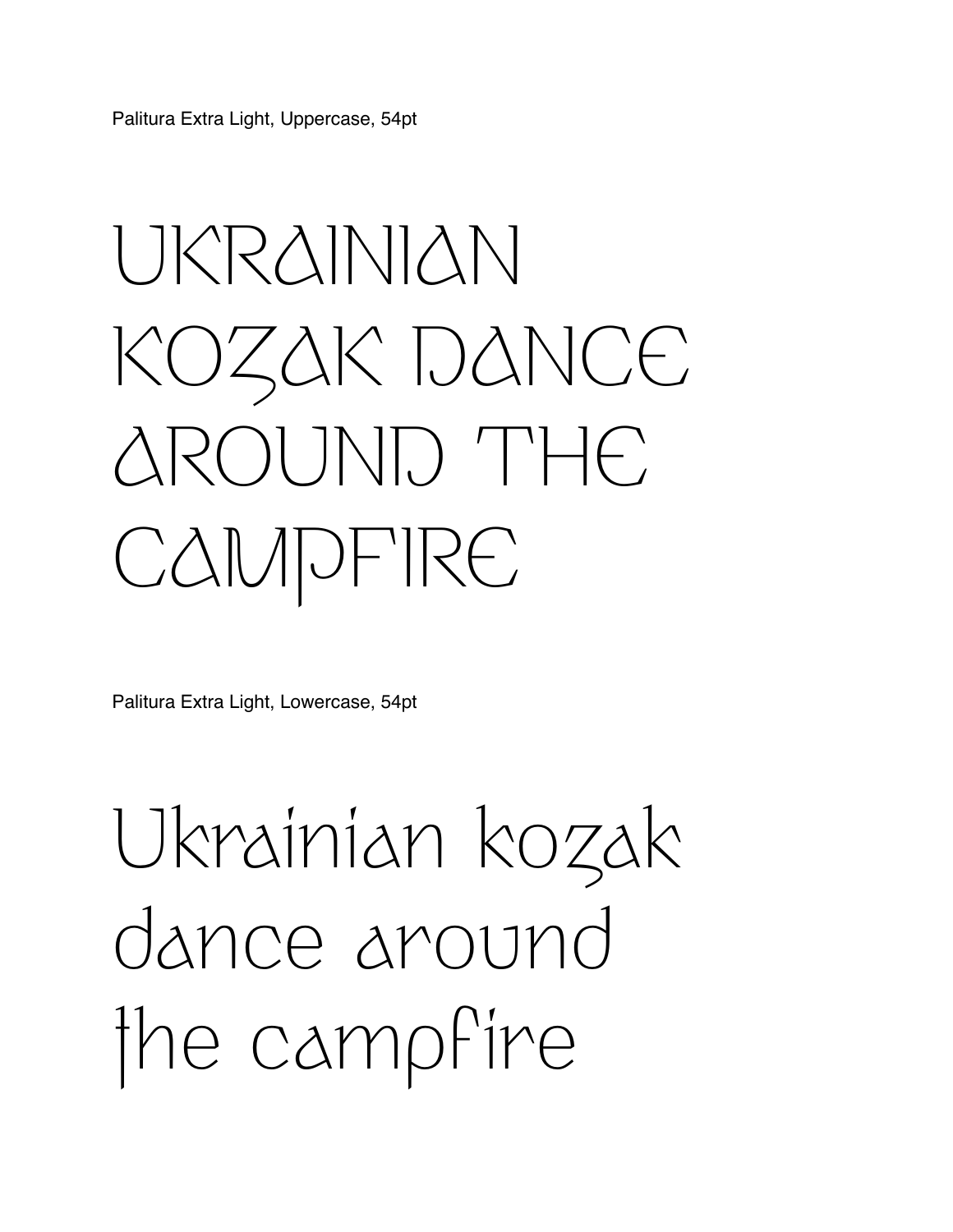### Jes<sup>i</sup> All questions asked by 96 48 All questions asked by five w 36

#### 24

### All questions asked by five watched experts

#### 18

All questions asked by five watched experts amaze the judg

#### 14

All questions asked by five watched experts amaze the judge. The wizard qu

#### 10

All questions asked by five watched experts amaze the judge. The wizard quickly jinxed the gnomes befor

All questions asked by five watched experts amaze the judge. The wizard quickly jinxed the gnomes before they vaporized.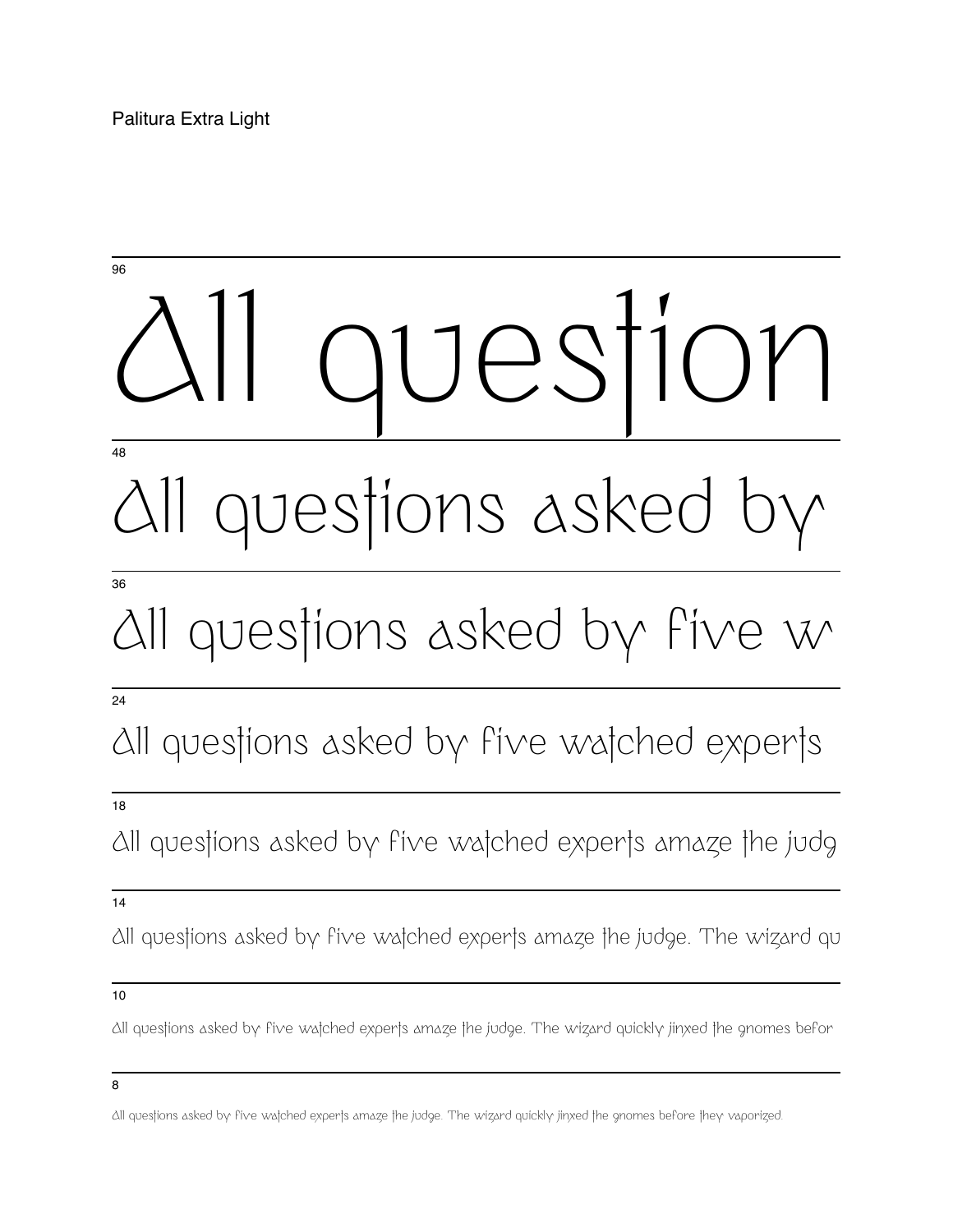Palitura Light, Uppercase, 54pt

# UKRAINIAN KOZAK DANCE AROUND THE **CAMPFIRE**

Palitura Light, Lowercase, 54pt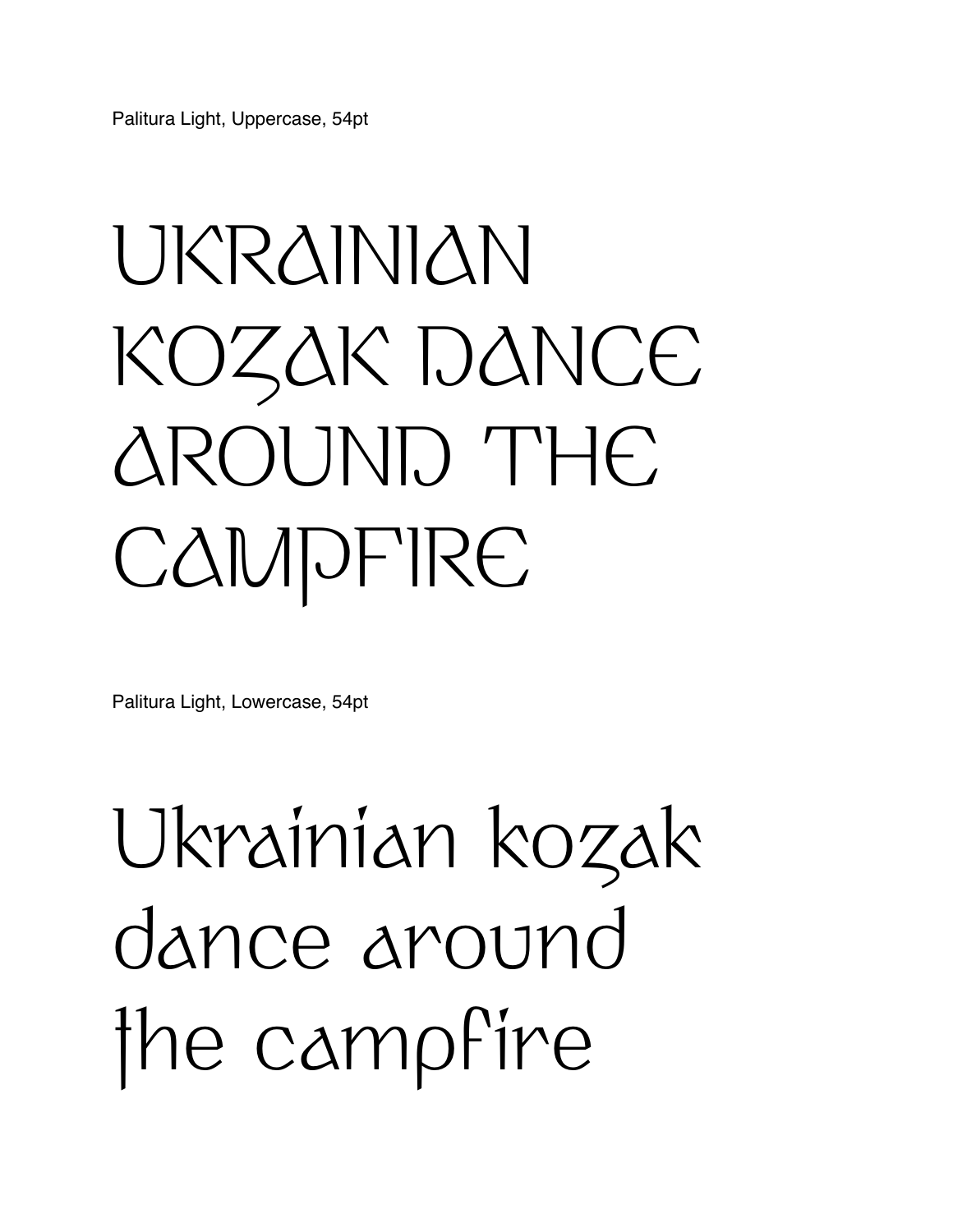Palitura Light

# All question 96 48

# questions asked by

#### 36

### All questions asked by five

#### 24

### All questions asked by five watched expert

#### 18

All questions asked by five watched experts amaze the ju

#### 14

All questions asked by five watched experts amaze the judge. The wizard

#### 10

All questions asked by five watched experts amaze the judge. The wizard quickly jinxed the gnomes be

All questions asked by five watched experts amaze the judge. The wizard quickly jinxed the gnomes before they vaporized.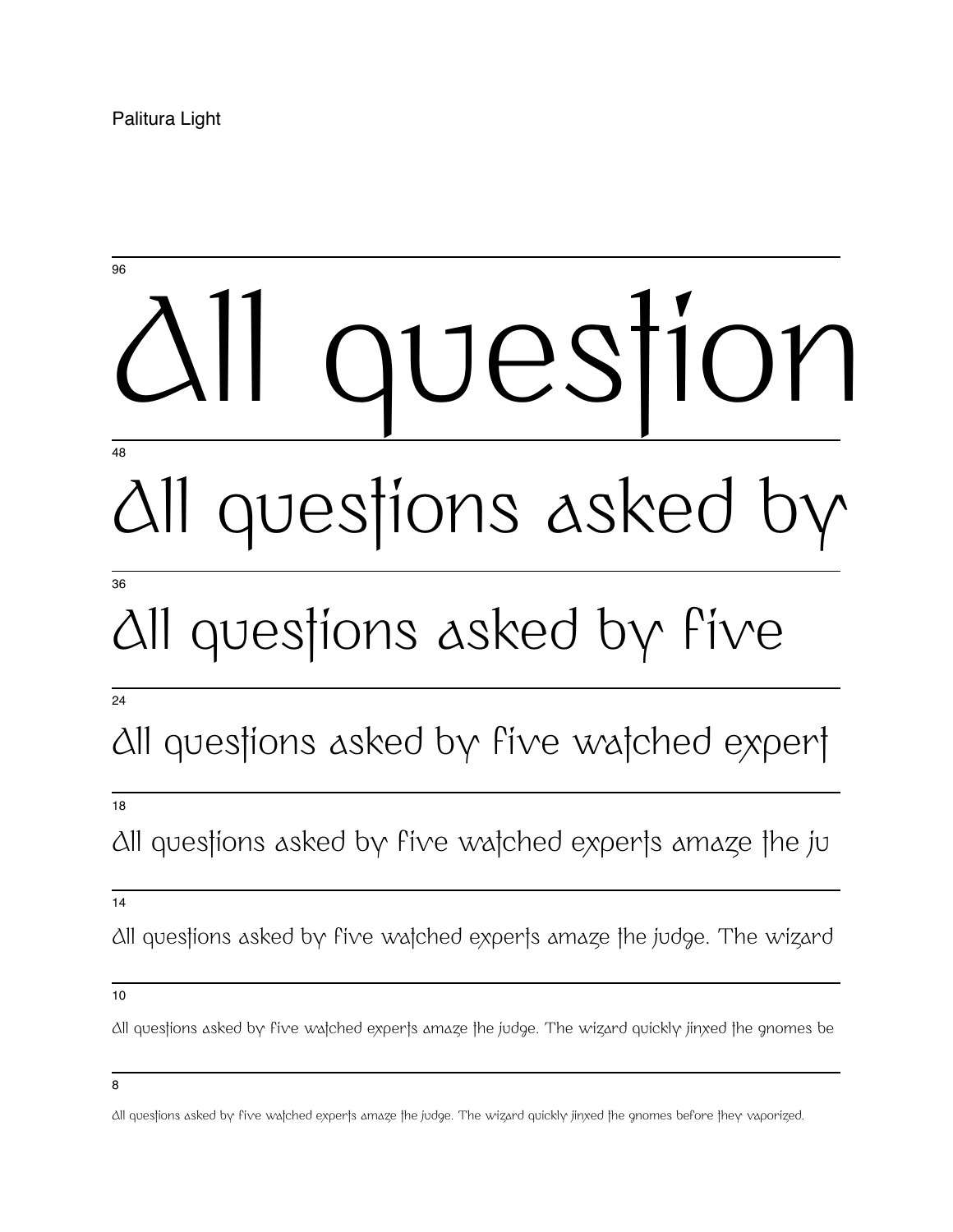Palitura Regular, Uppercase, 54pt

# UKRAINIAN KOZAK DANCE AROUND THE **CAMPFIRE**

Palitura Regular, Lowercase, 54pt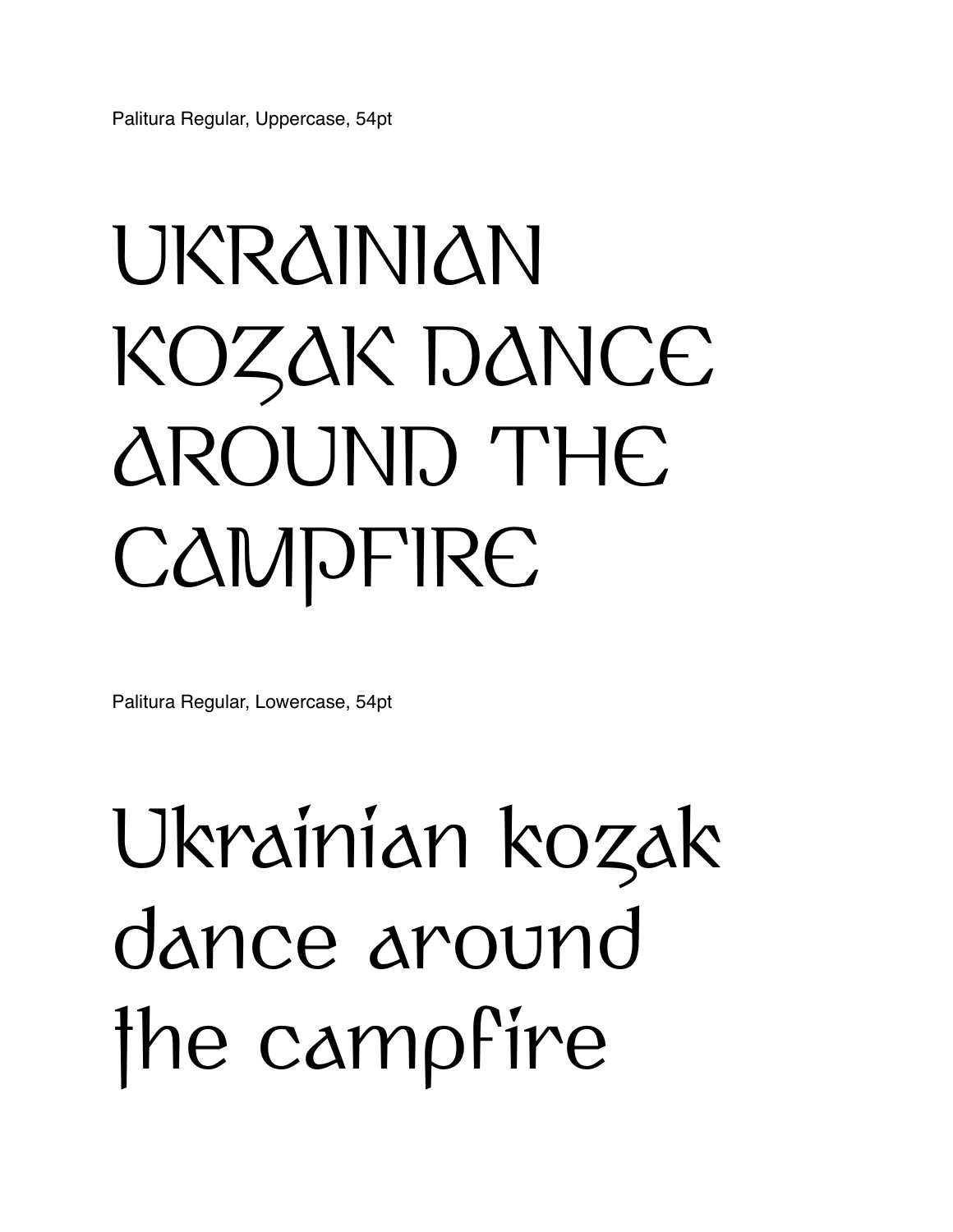Palitura Regular

### es 96 48

# All questions asked b

#### 36

### All questions asked by five

#### 24

### All questions asked by five watched expe

#### 18

All questions asked by five watched experts amaze the

14

All questions asked by five watched experts amaze the judge. The wiza

All questions asked by five watched experts amaze the judge. The wizard quickly jinxed the gnomes

<sup>10</sup>

<sup>8</sup>

All questions asked by five watched experts amaze the judge. The wizard quickly jinxed the gnomes before they vaporized.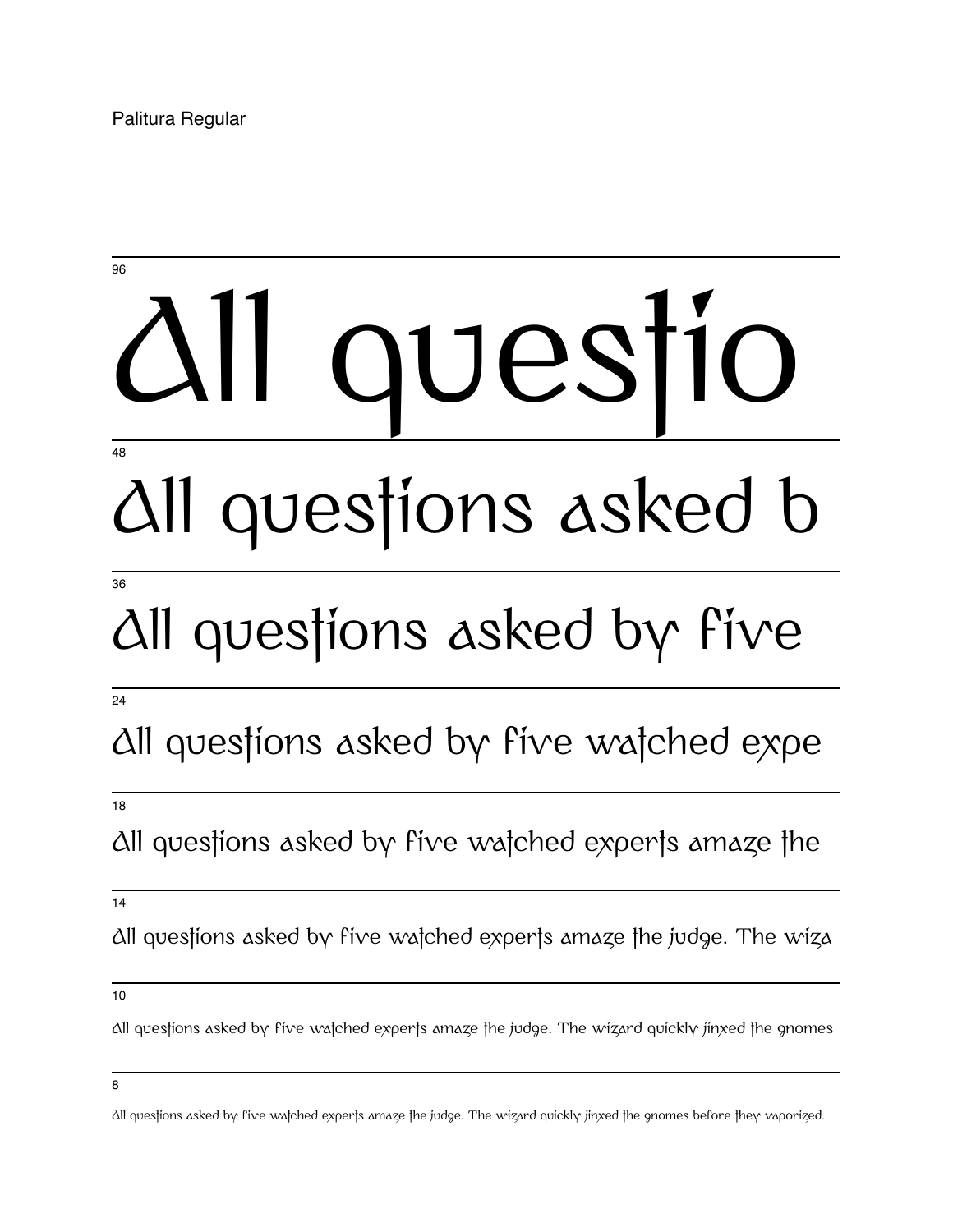Palitura Medium, Uppercase, 54pt

# UKRAINIAN KOZAK DANCE AROUND THE **CAMPFIRE**

Palitura Medium, Lowercase, 54pt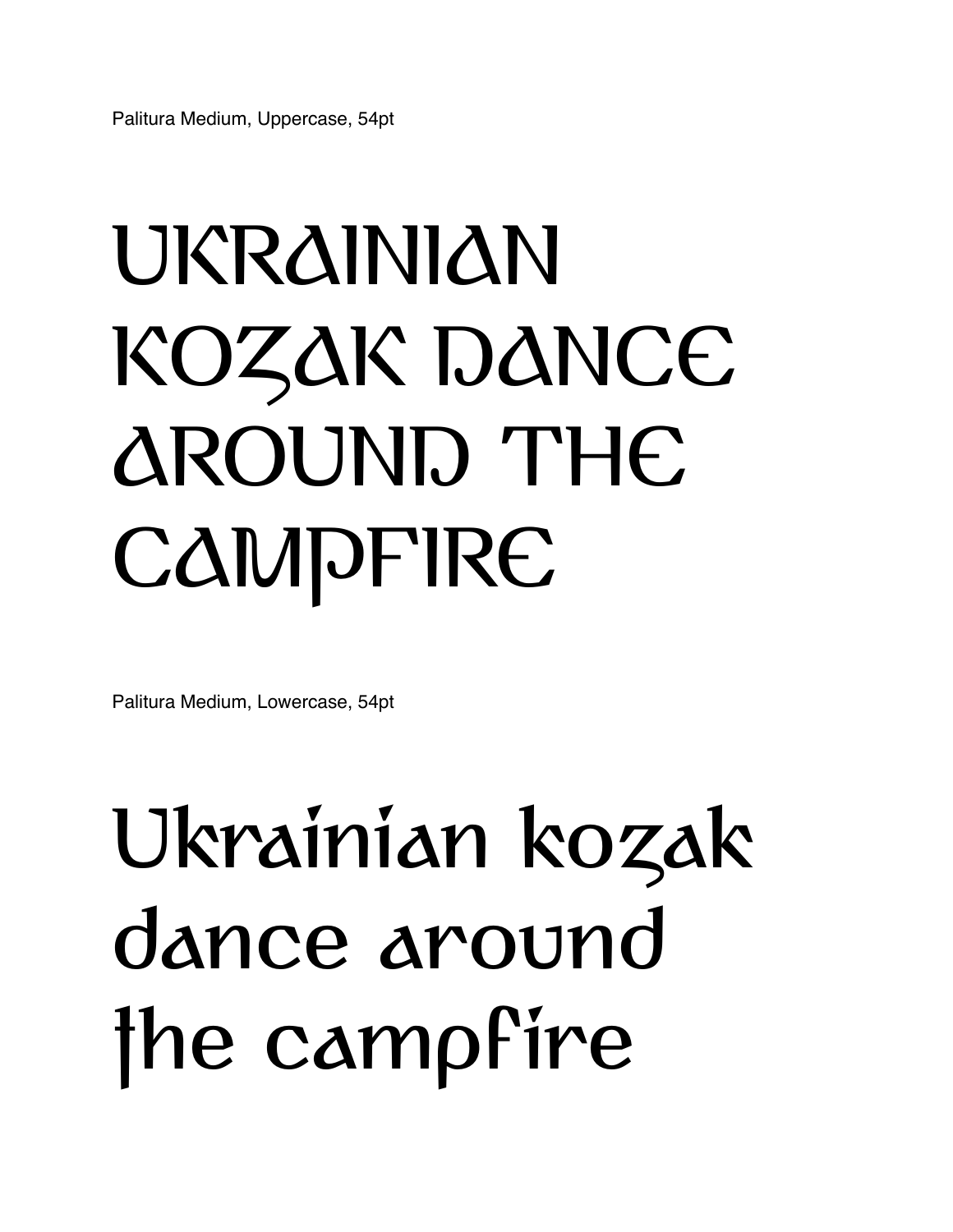Palitura Medium

### All questio All questions asked 96 48

#### 36

### All questions asked by fiv

#### 24

### All questions asked by five watched exp

#### 18

#### All questions asked by five watched experts amaze t

14

All questions asked by five watched experts amaze the judge. The  $w$ 

All questions asked by five watched experts amaze the judge. The wizard quickly jinxed the gno

<sup>10</sup>

All questions asked by five watched experts amaze the judge. The wizard quickly jinxed the gnomes before they vapori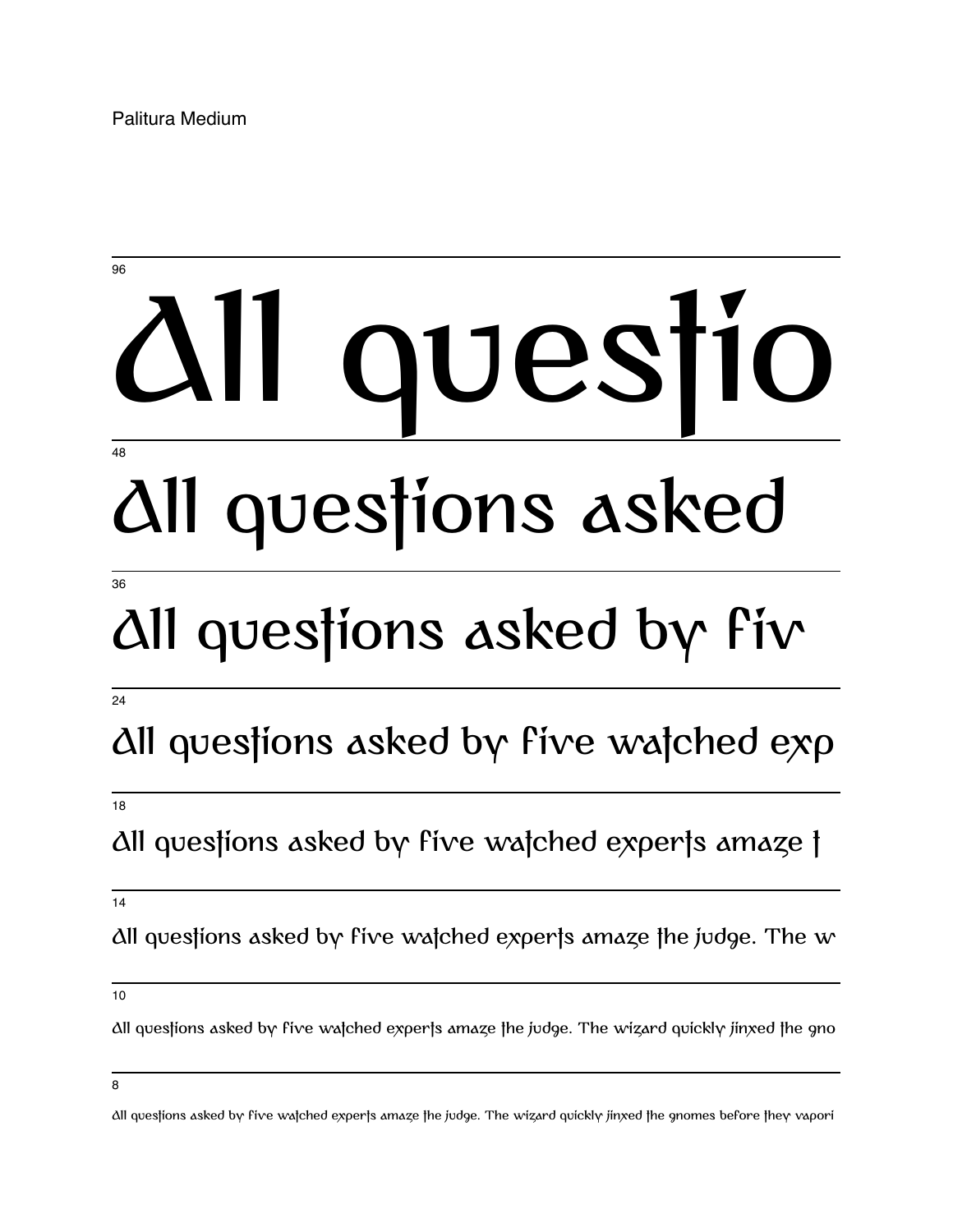# **UKRAINIAN KOZAK DANCE AROUND THE CAMPFIRE**

Palitura Semi Bold, Lowercase, 54pt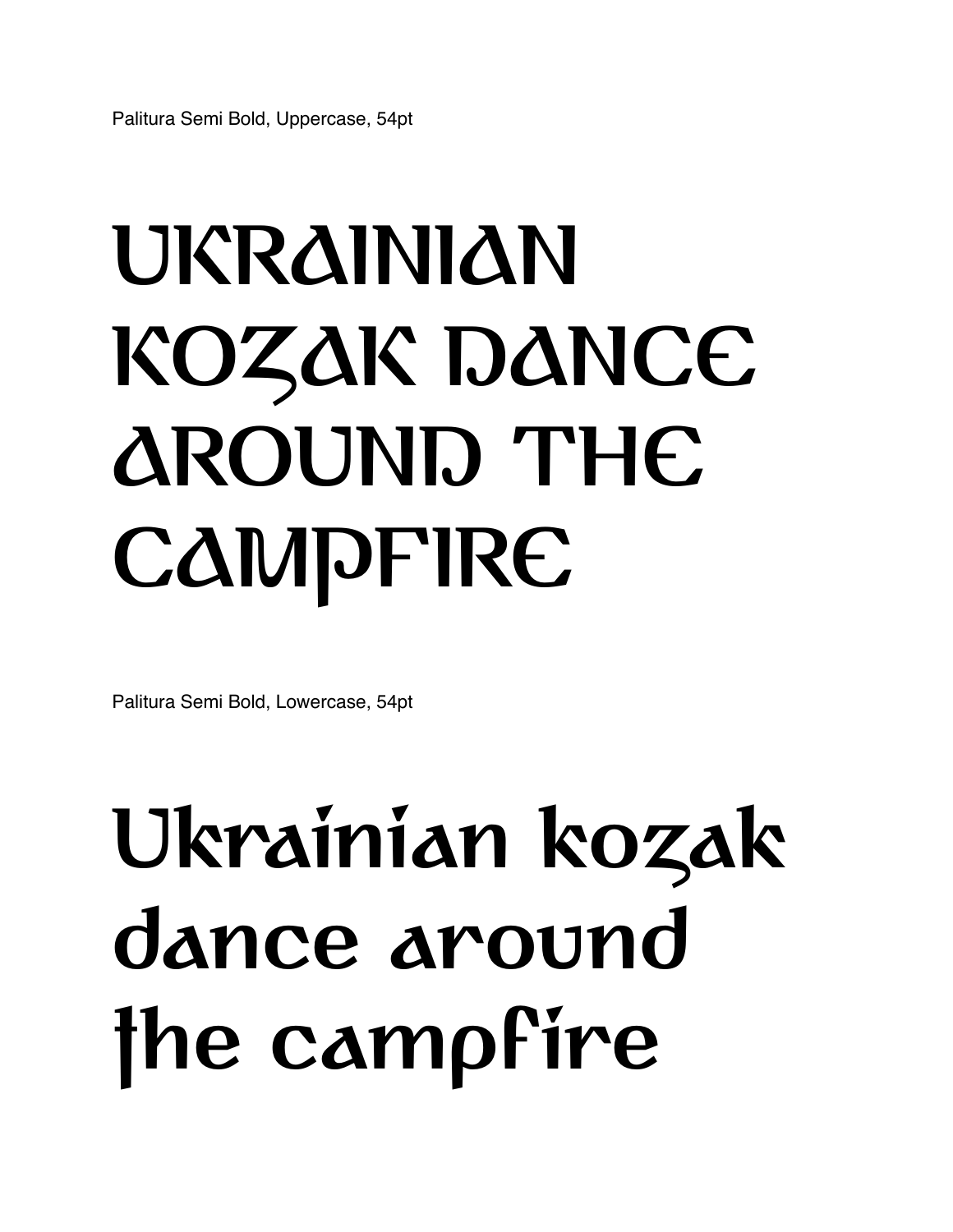Palitura Semi Bold

### **All questio All questions asked** 96 48

#### 36

### **All questions asked by fiv**

#### 24

### **All questions asked by five watched e**

#### 18

#### **All questions asked by five watched experts amaze**

14

**All questions asked by five watched experts amaze the judge. The**

10

**All questions asked by five watched experts amaze the judge. The wizard quickly jinxed the**

**All questions asked by five watched experts amaze the judge. The wizard quickly jinxed the gnomes before they v**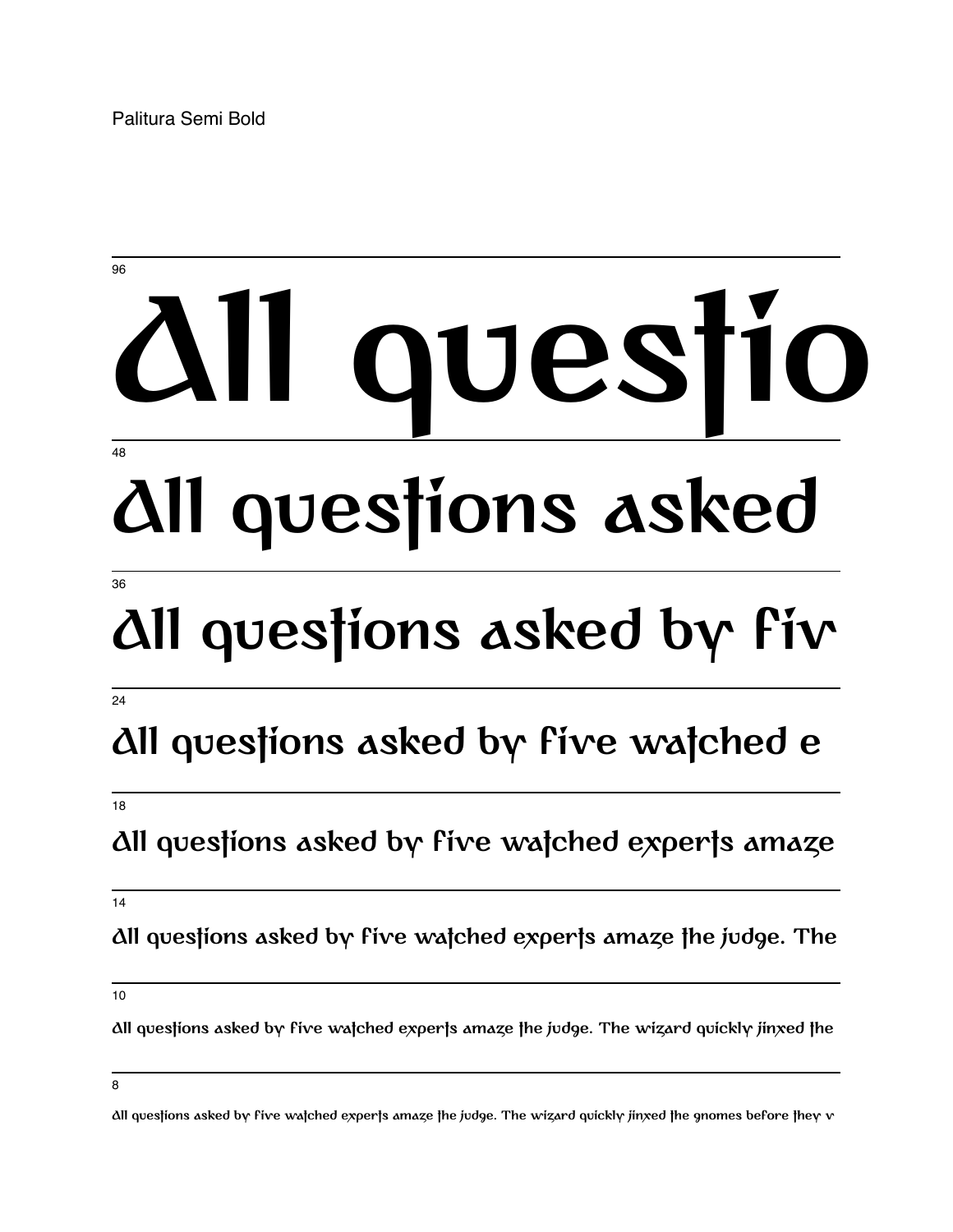# **UKRAINIAN KOZAK DANCE AROUND THE CAMPFIRE**

Palitura Bold, Lowercase, 54pt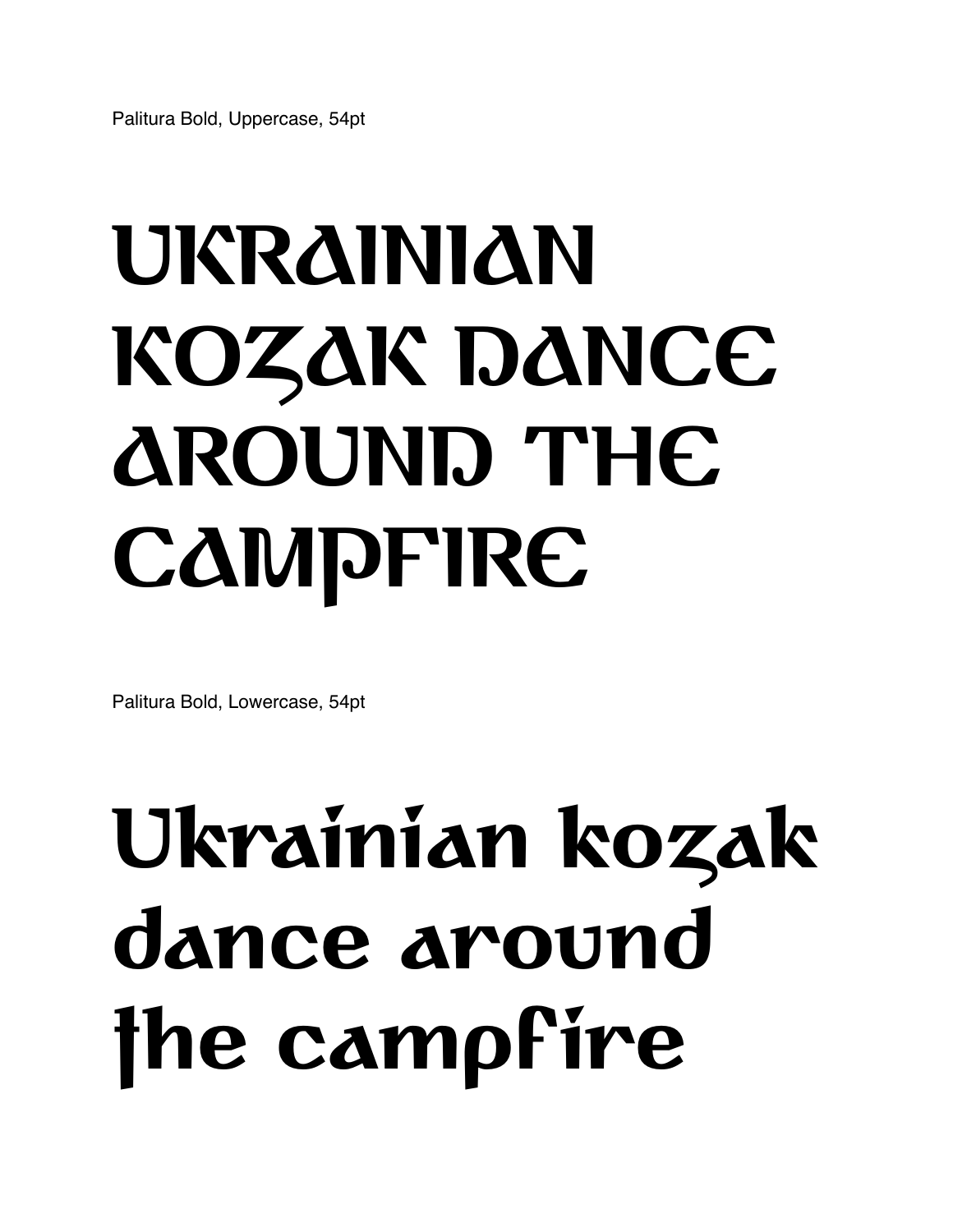Palitura Bold

### **All questi All questions asked** 96 48

#### 36

# **All questions asked by fi**

#### 24

### **All questions asked by five watched**

#### 18

#### **All questions asked by five watched experts ama**

14

**All questions asked by five watched experts amaze the judge.**

10

**All questions asked by five watched experts amaze the judge. The wizard quickly jinxed**

8

**All questions asked by five watched experts amaze the judge. The wizard quickly jinxed the gnomes before th**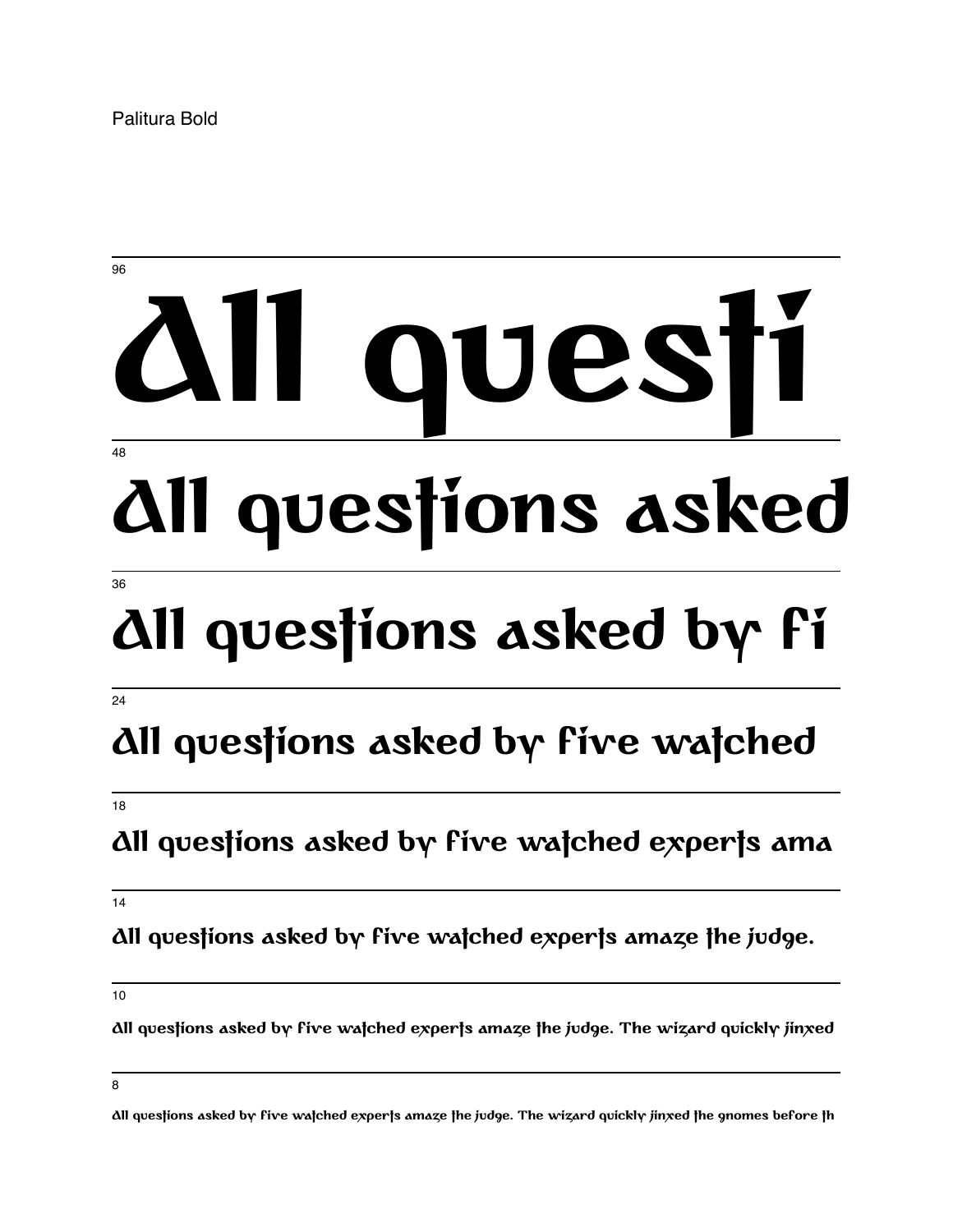# **UKRAINIAN KOZAK DANCE AROUND THE CAMPFIRE**

Palitura Extra Bold, Lowercase, 54pt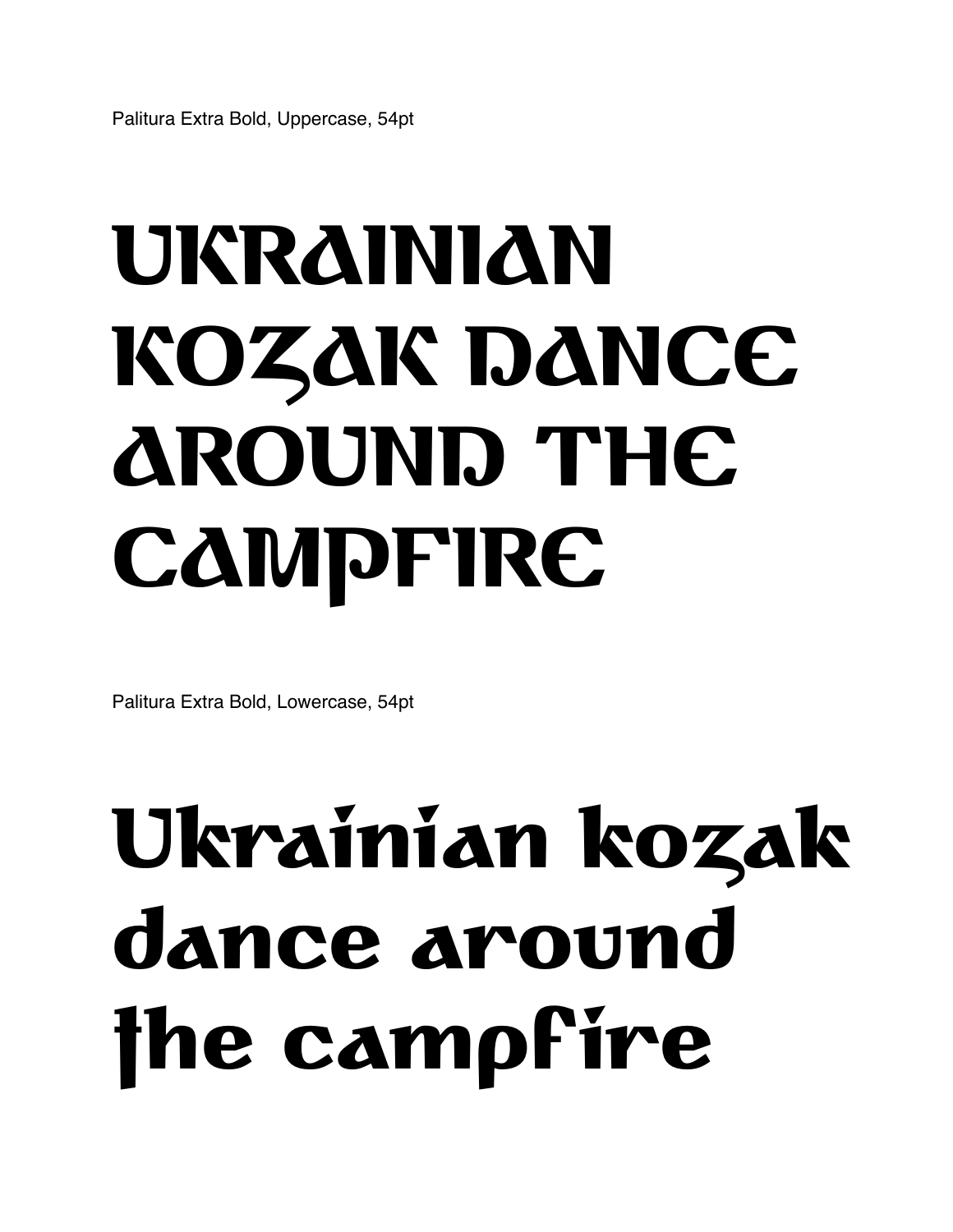Palitura Extra Bold

### **All questi All questions aske** 96 48 **All questions asked by** 36

#### 24

### **All questions asked by five watche**

#### 18

#### **All questions asked by five watched experts a**

14

#### **All questions asked by five watched experts amaze the judge**

10

**All questions asked by five watched experts amaze the judge. The wizard quickly jin**

<sup>8</sup>

**All questions asked by five watched experts amaze the judge. The wizard quickly jinxed the gnomes befor**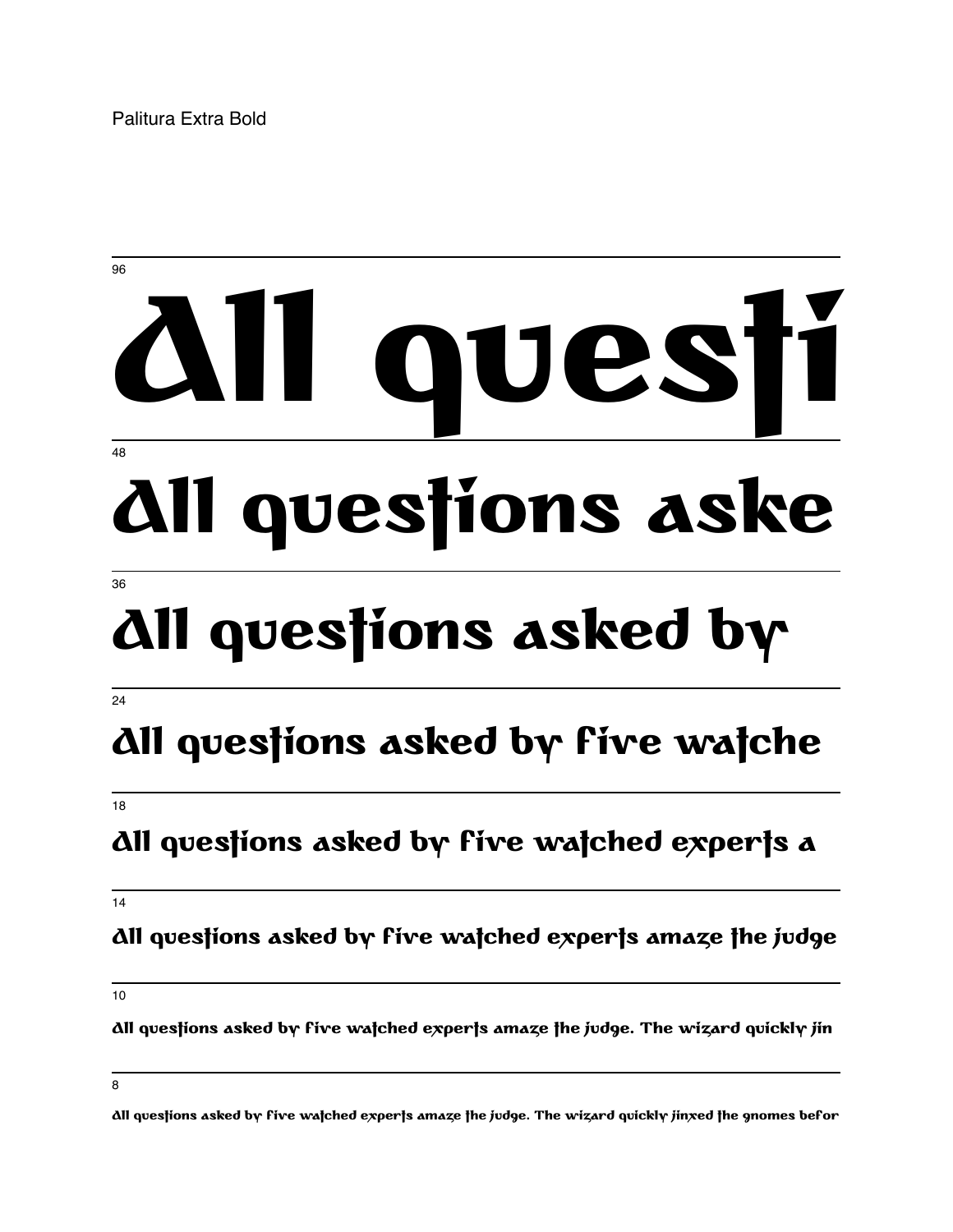# UKRAINIAN KOZAK DANCE AROUND THE **CAMPFIRE**

Palitura Black, Lowercase, 54pt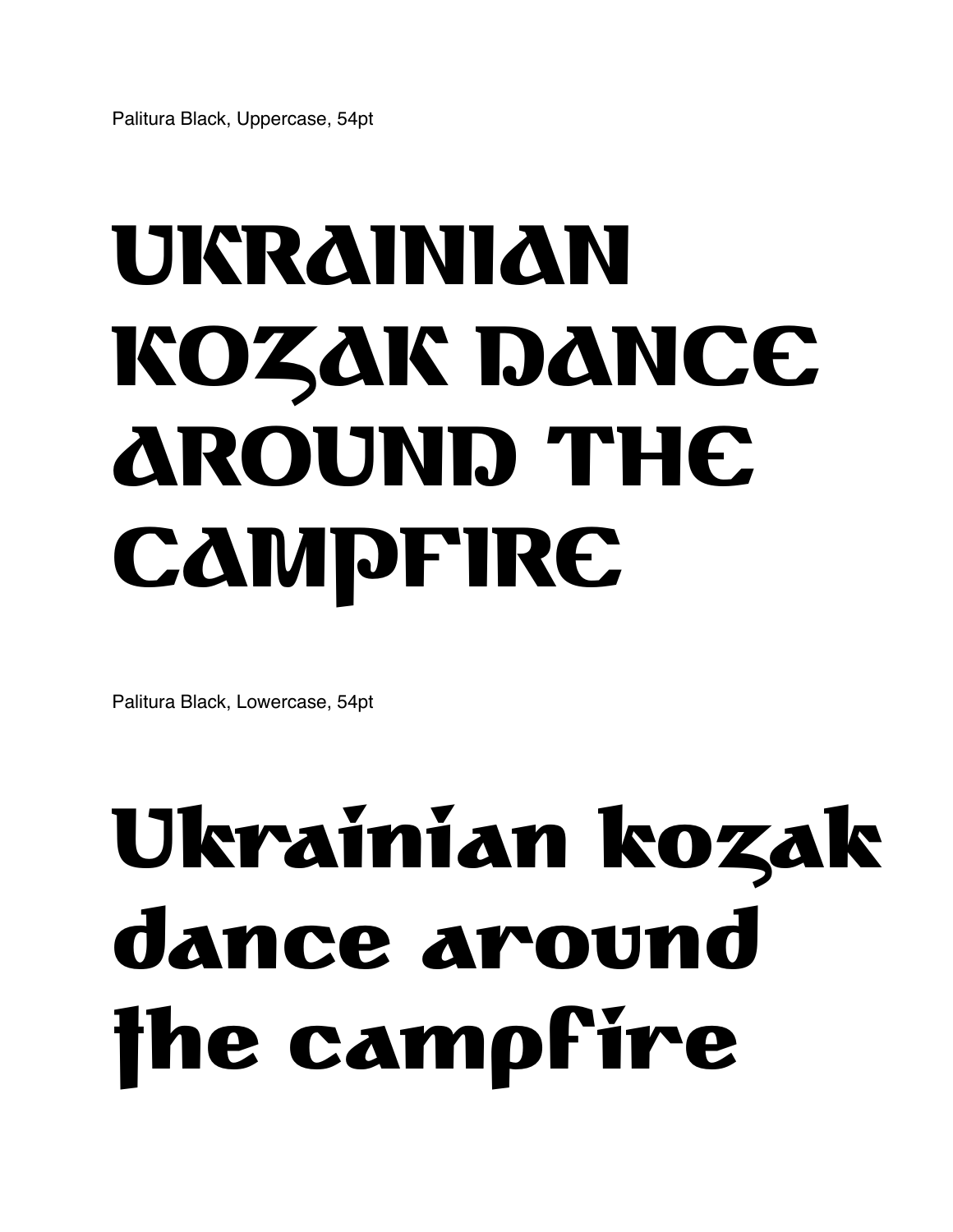Palitura Black



#### 18

#### All questions asked by five watched experts

14

#### All questions asked by five watched experts amaze the jud

10

All questions asked by five watched experts amaze the judge. The wizard quickly

8

All questions asked by five watched experts amaze the judge. The wizard quickly jinxed the gnomes be